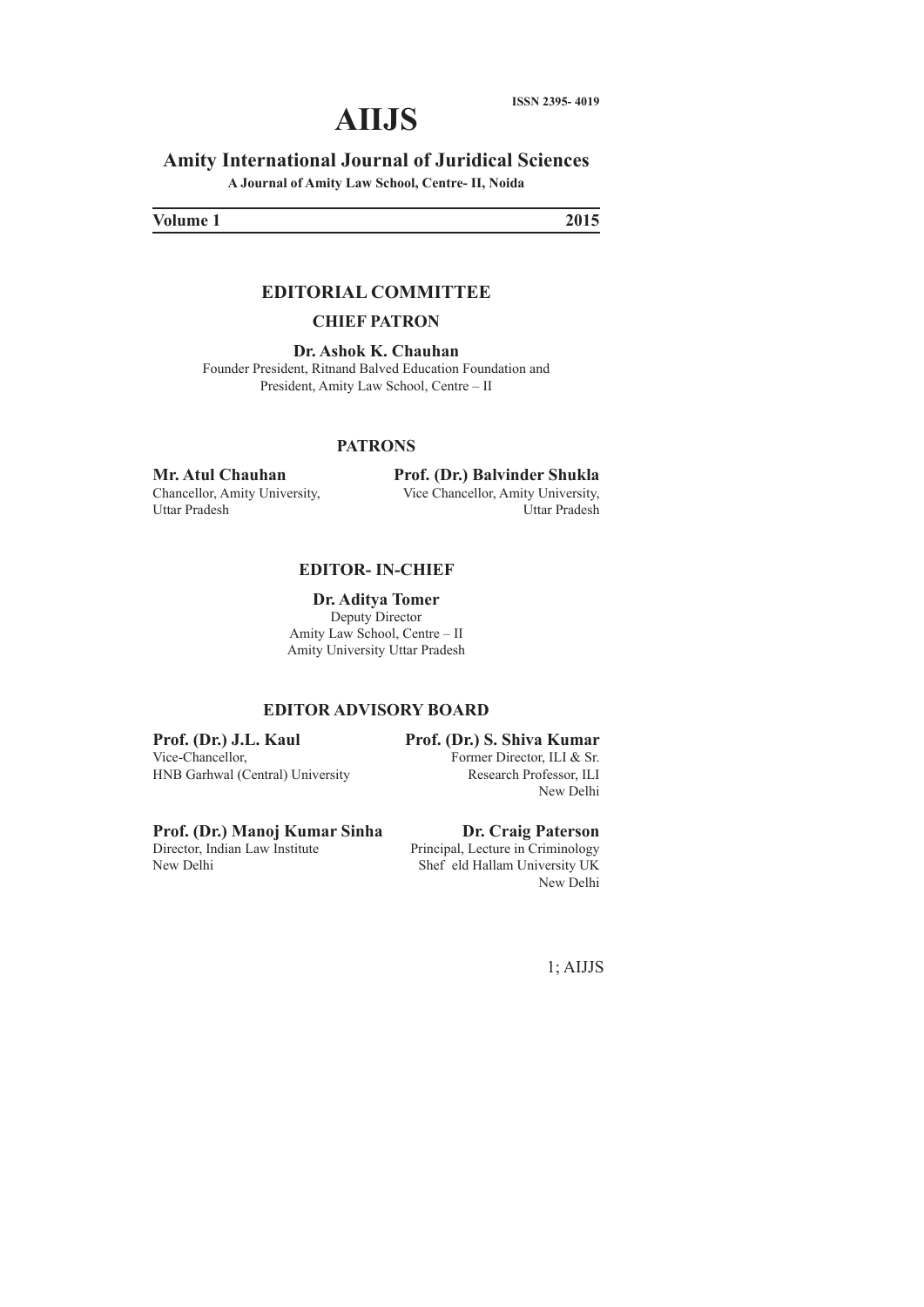**Mr. Justice Ashok K. Patnaik Prof. (Dr.) M. Afzal Wani** Judicial Member, CAT, Cuttack Dean, USLLS Odisha G.G.S.I.P. University,

**Dr. Alexander Fischer Dr. Shubhajit Basu**<br>Lecturer/UG Law School of Law Lecturer/UG Law School of Law School of Law School of Law School of Law School of Law University of Leeds, UK SOAS University of London, UK

**Dr. Schi – Yi. Serana Mr. R S Goswami**<br>
Soochow University<br>  $\begin{array}{c} \n\text{Nr. R S Goswami} \\
\text{Ex-Chairman}\n\end{array}$ Soochow University<br>
Soochow Law School, Taiwan<br>
Bar Council of Delhi Soochow Law School, Taiwan

Dr. Himanshu Tomer Dr. Qazi M. Usman Asst. Professor, Rohilkhand University Asst. Professor, Faculty of Law Bareilly, UP Jamia Millia Islamia, New Delhi

New Delhi

# **EDITOR**

# **Dr. Santosh Kumar**

Asst. Professor of Law Amity Law School, Centre – II AUUP Noida

# **ASSISTANT EDITORS**

Amity Law school, Centre-II AUUP Noida AUUP Noida

**Mr. Ashutosh Tripathi Dr. Manish Yadav**<br>Asst. Professor, Asst. Professor, Asst. Professor, Asst. Professor, Asst. Professor, Asst. Professor, Asst. Professor, Amity Law school, Centre-II

**Mr. Rajesh Upadhyay**

Librarian Amity Law School, Centre-II AUUP Noida

AIJJS; 2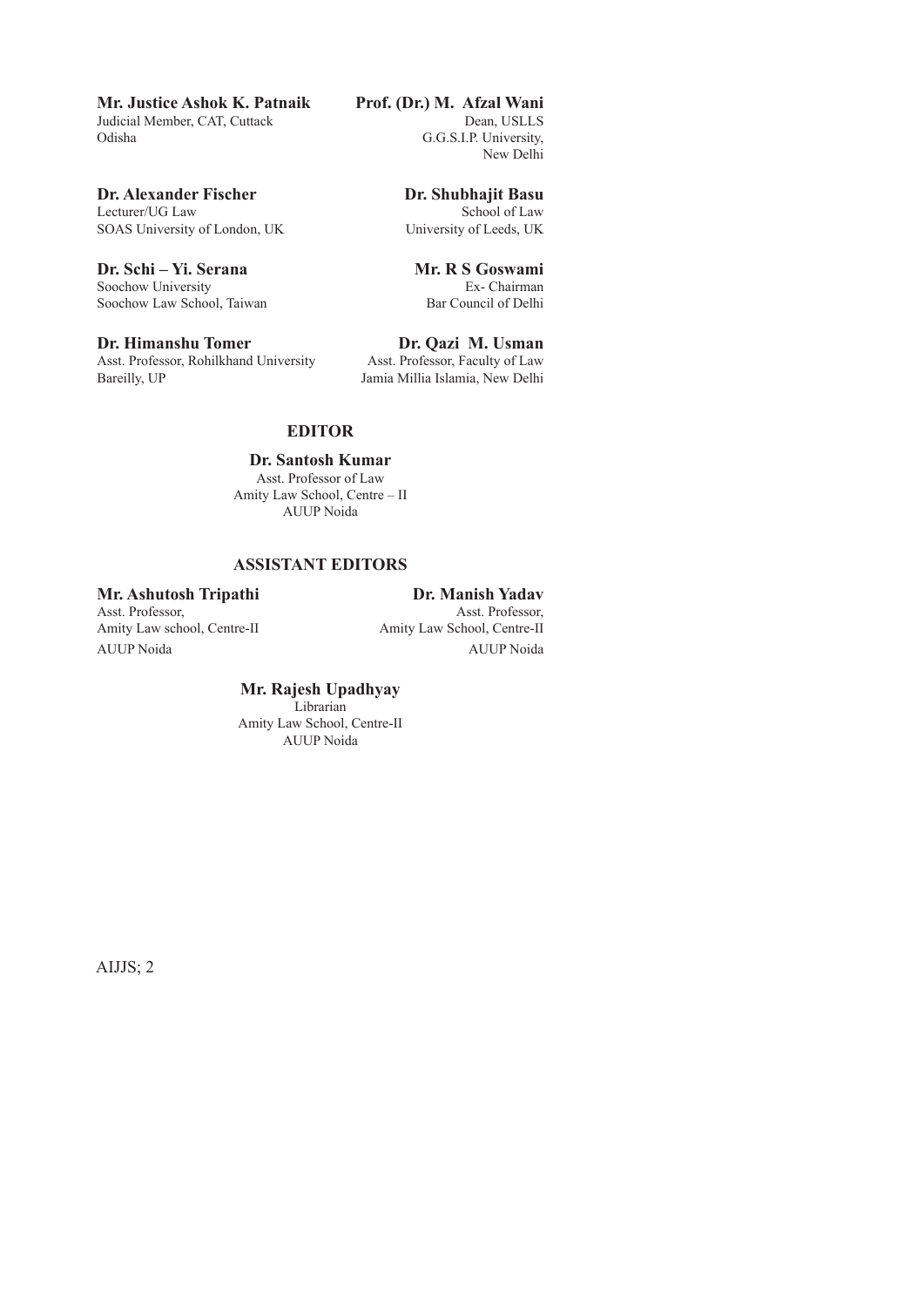## **Published and Distributed by Amity Law School, Centre-II (Noida)**

**Amity International Journal of Juridical Sciences** is published annually

**ISSN:** 2395-4019

© 2015 Amity Law School, Centre-II (Noida)

All rights reserved.

### **Disclaimer:**

Views expressed in the **Amity International Journal of Juridical Sciences** are those of the contributors. The Editors and ALS, Centre-II do not necessarily subscribe the views expressed by the contributors. The Editors and ALS, Centre-II disclaim all liability and responsibility for any error or omission in this publication. In the case of binding defect, misprint, missing pages etc., the publisher's liability is limited to replacement of the defective copy.

All enquiries regarding the journal should be addressed to:

**Editor, Amity International Journal of Juridical Sciences Amity Law School, Centre-II AUUP Noida I-3 Block, Sector 125, Amity University Campus Noida-201313 Website: www.amity.edu/als2 Phone Nos.: Of ce : (0) -120-4392967, 4392807 Fax :**

3; AIJJS